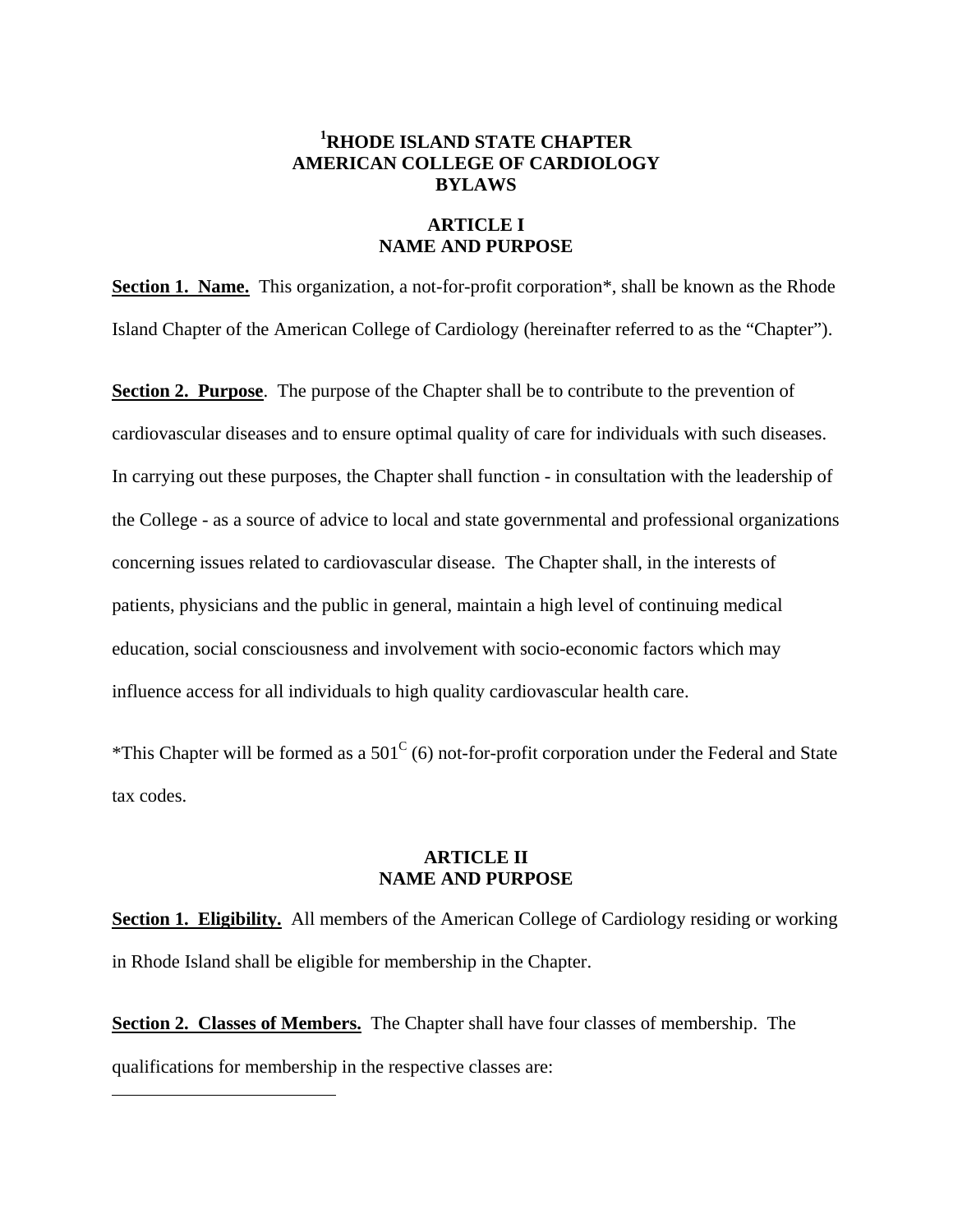- a) Active Members: All Fellows, Associate Fellows, Affiliates, Distinguished Fellows and Honorary Fellows of the American College of Cardiology.
- b) Affiliate -in Training Members: Affiliates-in-Training of the American College of Cardiology.
- c) Emeritus Members: All Emeritus members of the American College of Cardiology.
- d) All Cardiac Care Associates: Allied Professionals.

**Section 3: Voting and Office-Holding Rights.** Only Active and Emeritus members of the Chapter in good standing shall be eligible to vote and hold office in the Chapter. Other classes of Chapter membership shall be eligible to serve on committees of the Chapter.

**Section 4. Termination of Membership.** Membership in the Chapter shall terminate when the member ceases to hold membership in the American College of Cardiology or fails to pay required Chapter dues as specified in Article IX of these Bylaws.

### **ARTICLE III OFFICERS**

**Section 1. Officers.** The Officers of the Chapter shall consist of the 1)President, 2) the Vice President (Immediate Past President in non election year, Governor Elect in an election year), 3) the Secretary-Treasurer and 4) Immediate Past President. The current Governor of the American College of Cardiology for Rhode Island will serve as President of the Chapter.

**Section 2. Election and Term of Office.** The Governors of the College representing Rhode Island are elected for a term of three (3) years through a process set forth in the Bylaws of the American College of Cardiology. After the Provisional Chapter Status has been approved by the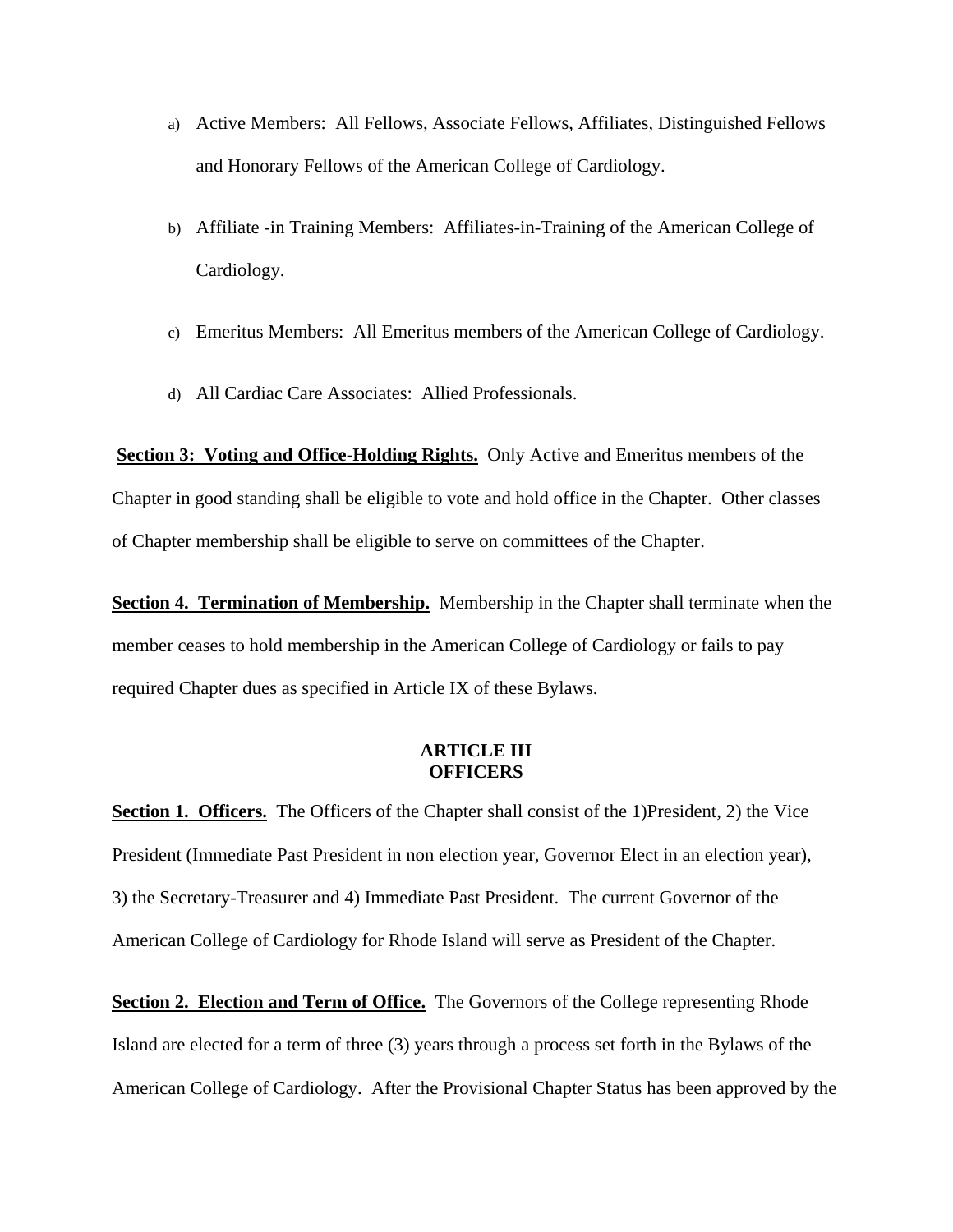College, the Governor of Rhode Island will become President of the Chapter. Each Governor-Elect shall serve as Vice President at the time that the other Governor is President in an election year. In a non election year the Immediate Past President shall serve as Vice President. The Chapter Secretary-Treasurer shall serve a term of two (2) years and shall be elected by the members of the Chapter Council by majority vote. The Secretary-Treasurer may serve a maximum of two (2) consecutive terms as Secretary-Treasurer.

**Section 3. Vacancies**. If a vacancy for the office of Secretary-Treasurer occurs, the President shall appoint a Secretary-Treasurer pro-tem until such time as the office is filled by action of the Council. The new appointee will serve until the expiration of the term of the original Secretary-Treasurer.

## **ARTICLE IV DUTIES OF OFFICERS**

**Section 1. President.** The President shall be the chief elected officer of the Chapter and shall carry out all orders and resolves of the Council. The President shall preside at all meetings of the Chapter and at meetings of the Council. The President, subject to the approval of the Council, shall appoint members of all standing committees and in consultation with the Council may establish and appoint members of other committees or entities of the Chapter.

**Section 2. Vice President**. The Vice President shall assist the President in the performance of his/her duties and perform such other duties as may, from time to time, be assigned to the Vice President by the President. In the absence of the President, the Vice President shall perform the duties of the President.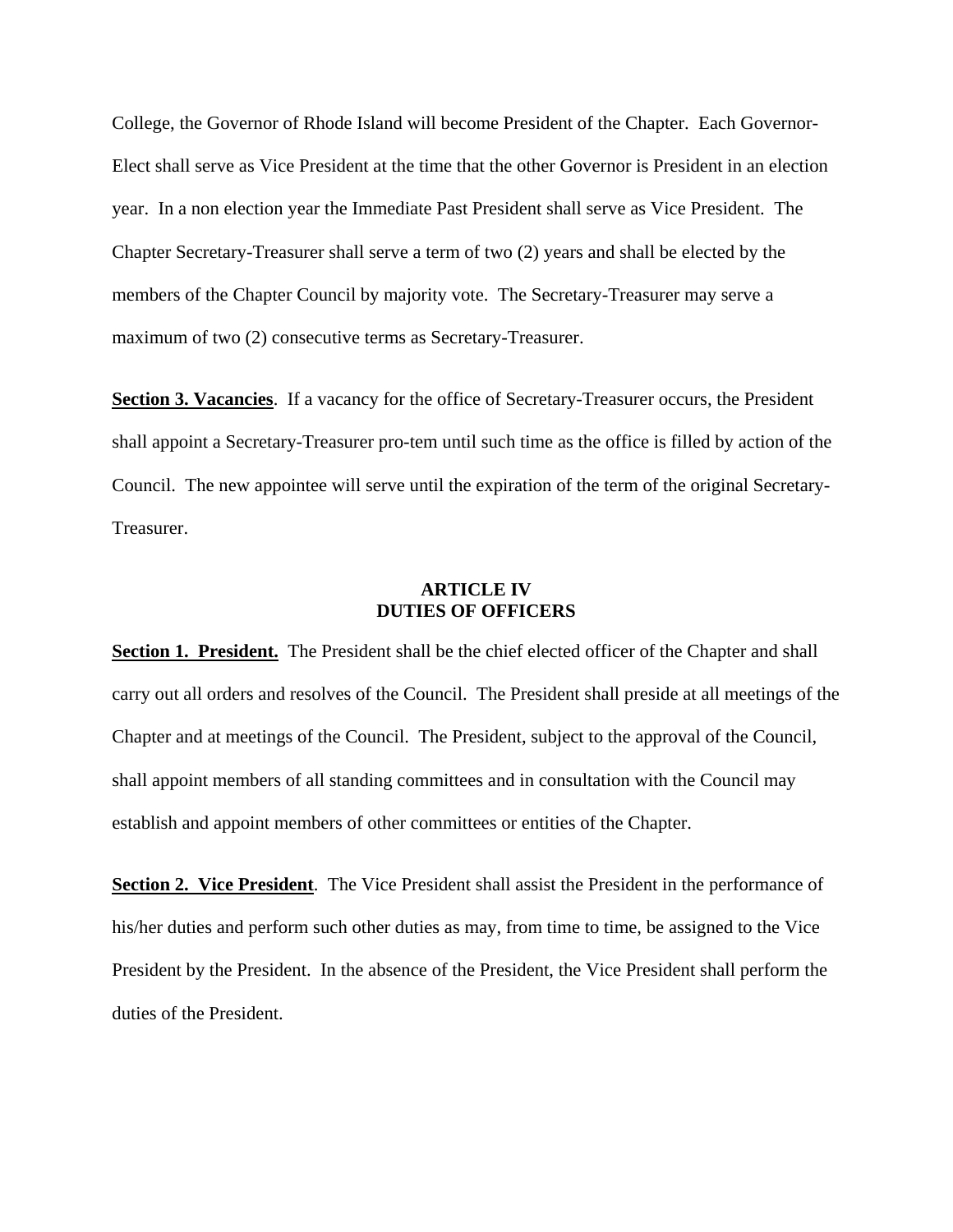**Section 3. Secretary-Treasurer.** The Secretary-Treasurer, or his or her authorized agents, shall: 1) maintain a current roster of all members of the Chapter; 2) send all notices of meetings of the Chapter and of the Council; 3) keep a record of proceedings of all meetings of the Chapter; 4) serve as the principal financial officer of the Chapter and have responsibility for maintenance of adequate books and accounts for the Chapter; 5) have charge and custody of all funds and securities of the Chapter, and be responsible for the receipt and disbursement thereof; 6) deposit all funds and securities of the Chapter in such banks, trust companies or other depositories as shall be selected by the officers with the approval of the Council; 7) submit a financial statement at the yearly-scheduled Council meeting and to the membership at the Annual Meeting; and 8) in general perform all duties customarily incident to the offices of Secretary and Treasurer and such other duties as from time to time may be assigned by the Chapter President or Council.

If required by the Council, the Secretary-Treasurer, or his or her authorized agent, shall be bonded with the cost of any such bond or surety to be paid from the funds of the Chapter.

#### **ARTICLE V COUNCIL**

**Section 1. General Powers**. The administration, property and activities of the Chapter shall be managed by its Council.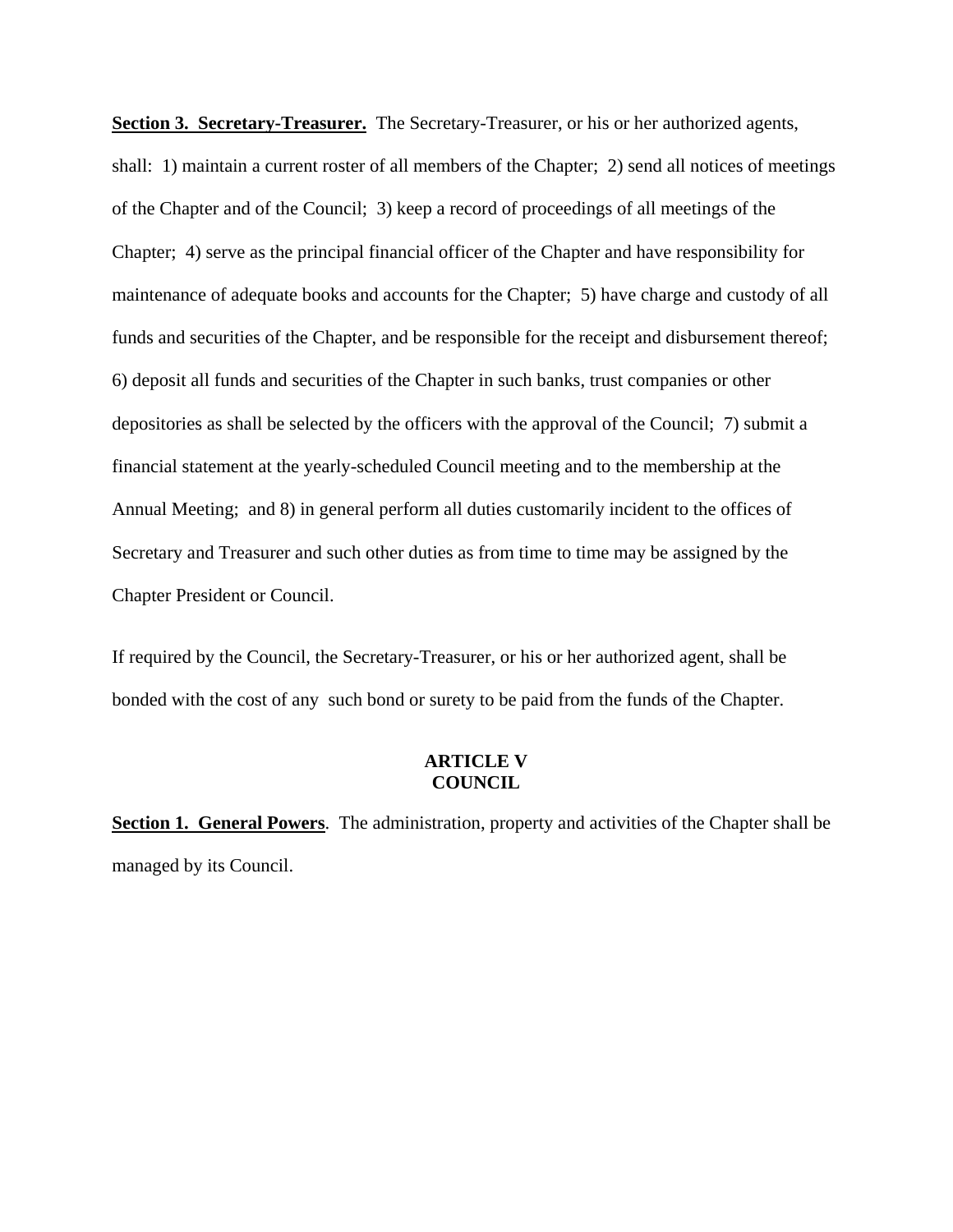**Section 2. Composition.** The Council shall consist of the Officers of the Chapter (see Article III, Section I), eight (8) representatives of the three (3) state districts as designated in this section, four (4) at large representatives. At large members will be selected by the Governor with the advice of the council and will be chosen to achieve geographic and subspecialty balance. The council will also include an appointed or elected allied professional and an affiliate in training.

The state districts and number of representatives are: Northern (2), Central (3) and Southern (3).

Membership in a district is determined by a members primary hospital as follows: 1) Northern – Landmark Hospital, Pawtucket Memorial Hospital, and Our Lady of Fatima Hospital. 2) Central – Rhode Island Hospital, Miriam Hospital, Roger Williams Medical Center, and Veterans Affairs Medical Center. 3) Southern – Kent County Memorial Hospital, South County Hospital, Westerly Hospital, and Newport Hospital.

An attendance requirement of 50% of council meetings/year to be instituted. If not met, Governor may reassign seat after majority vote of remaining council members.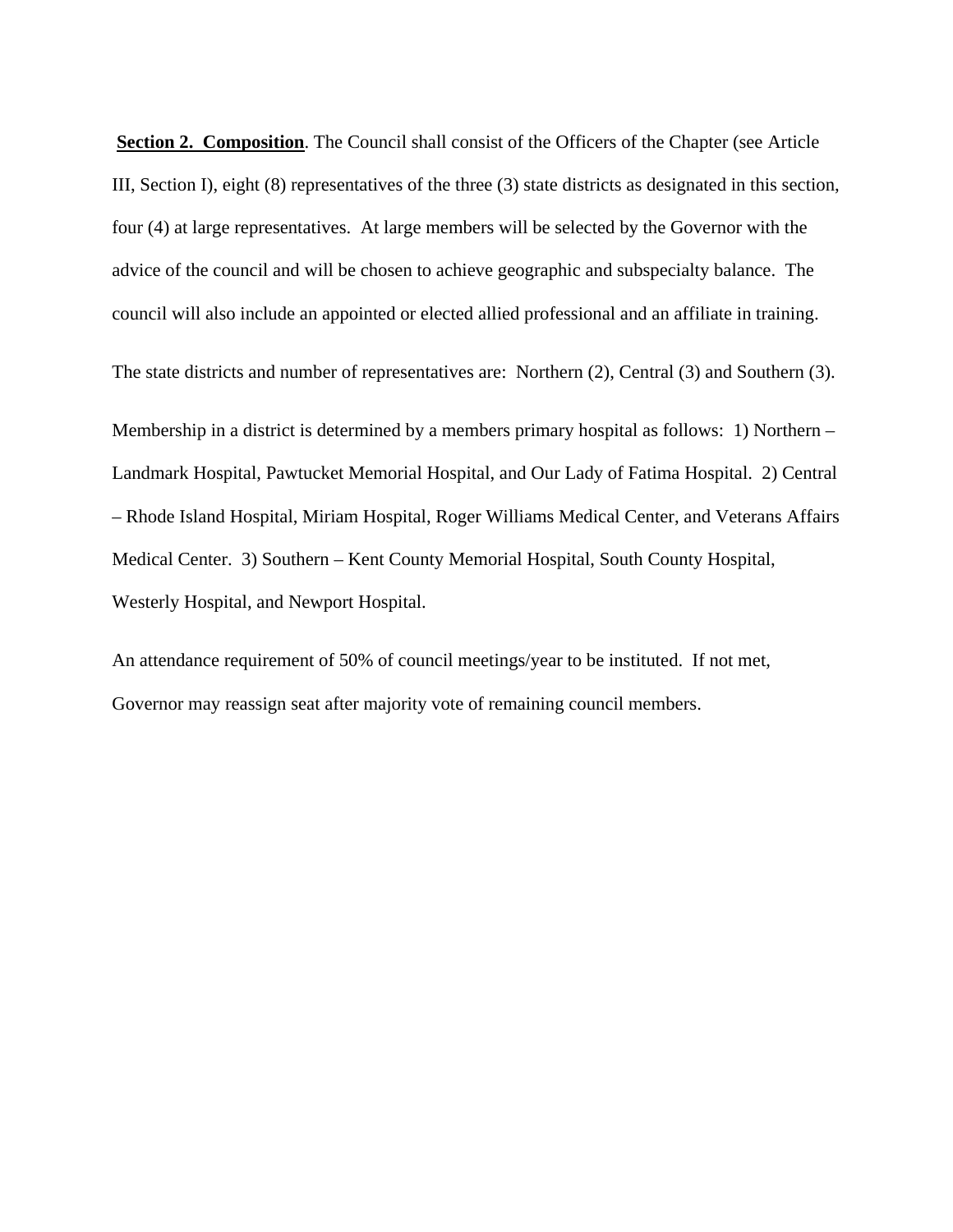**Section 3. Election and Term of Office.** All voting members shall declare their State District for purposes of voting.

At Large Councilors shall be appointed by the Chapter Nominating Committee to serve a two (2) year term.

During the initial year of the Chapter, half of the District Councilors shall be appointed to two year terms and half to three year terms. For subsequent years, District Councilors shall be elected by the members of the Chapter residing or working in each District. 1) They shall be elected by mail ballot of candidates proposed by the Chapter Nominating Committee and shall serve two year terms. District Councilors are eligible to succeed themselves for one additional two year term. 2). The Chapter Secretary-Treasurer shall be responsible for mailing ballots containing the names of nominees recommended by the Nominating Committee and approved by the Council.

**Section 4. Executive Committee.** There shall be an Executive Committee consisting of the Officers (see Article III Section 1). The Executive Committee shall exercise the powers of the Council between meetings of the Council. The actions of the Executive Committee shall be reported to the Council at its next meeting for ratification.

**Section 5. Meetings**. Meetings of the Council may be called by the President, or at the request of one-third of Council members. The President shall fix the place for holding all Council meetings unless otherwise directed by the Council. The Council shall meet at least once each year.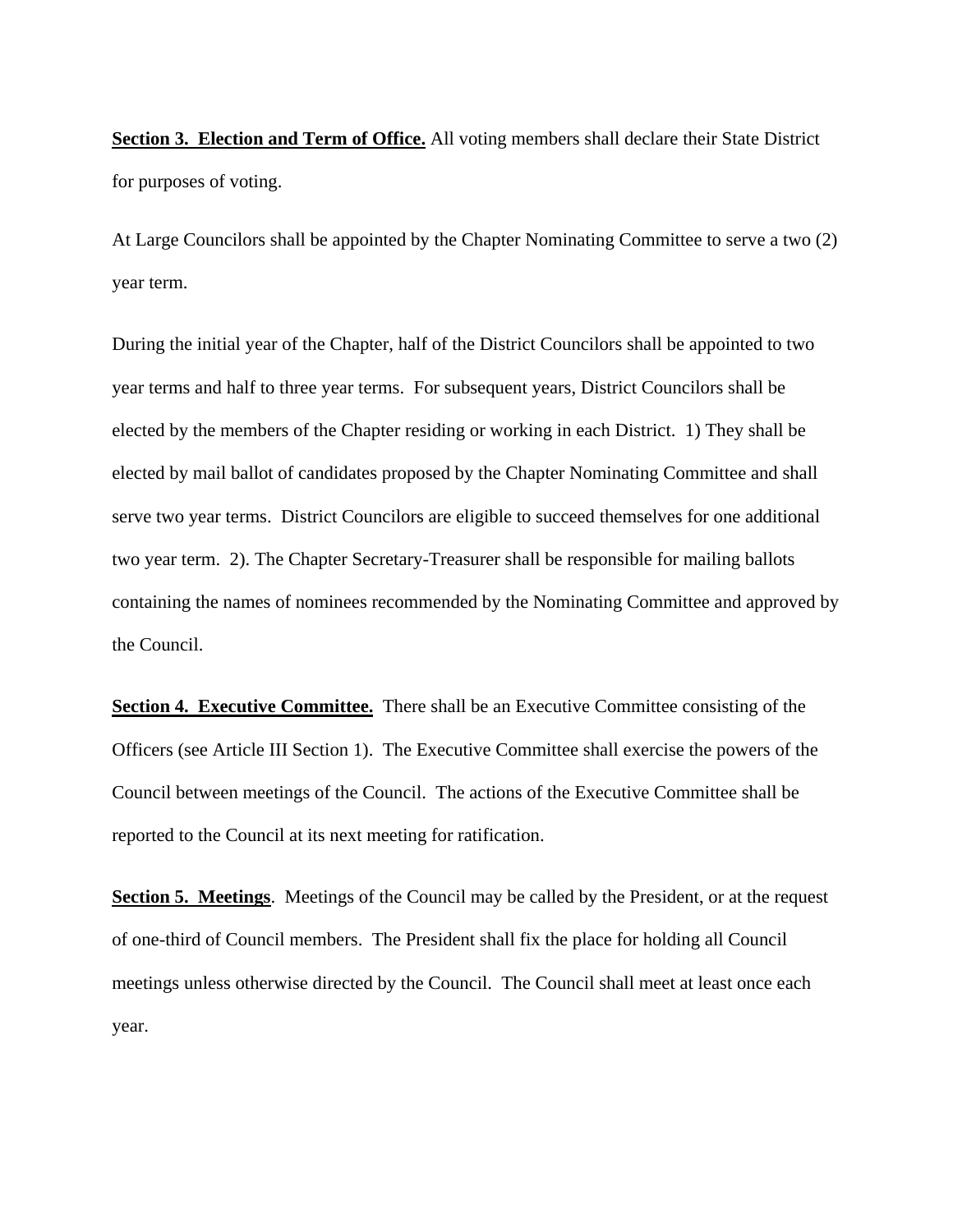**Section 6. Notice.** A notice stating the place, day, and hour of the meeting and the purpose or purposes for which the meeting is called shall be mailed to each Council member not less than thirty (30) days before the date of the meeting.

**Section 7. Quorum.** A majority of the members of the Council, when duly called and assembled, shall constitute a quorum for the transaction of business at any meeting of the Council.

**Section 8. Vacancies.** A vacancy on the Council for members other than the President and Vice President may be filled by action of the members of the Council at any meeting of the Council. The individual so appointed to fill a vacancy shall serve for the unexpired term of his/her predecessor.

### **ARTICLE VI COMMITTEES**

**Section 1. Establishment and Composition.** Committees may be established by resolution of the Council adopted at any duly called and constituted meeting. The size, purposes and powers of any such committee shall be as provided in such resolution. The President shall, in consultation with the Council, appoint the members of each such committee. All committees other than standing committees established hereby are deemed ad hoc committees and shall function for not more than one year unless re-established. All standing committee appointments must have the approval of the Council. The term of service of any committee member may be terminated by the President whenever, in the judgment of the President and the Council, the best interests of the Chapter shall be served by such termination.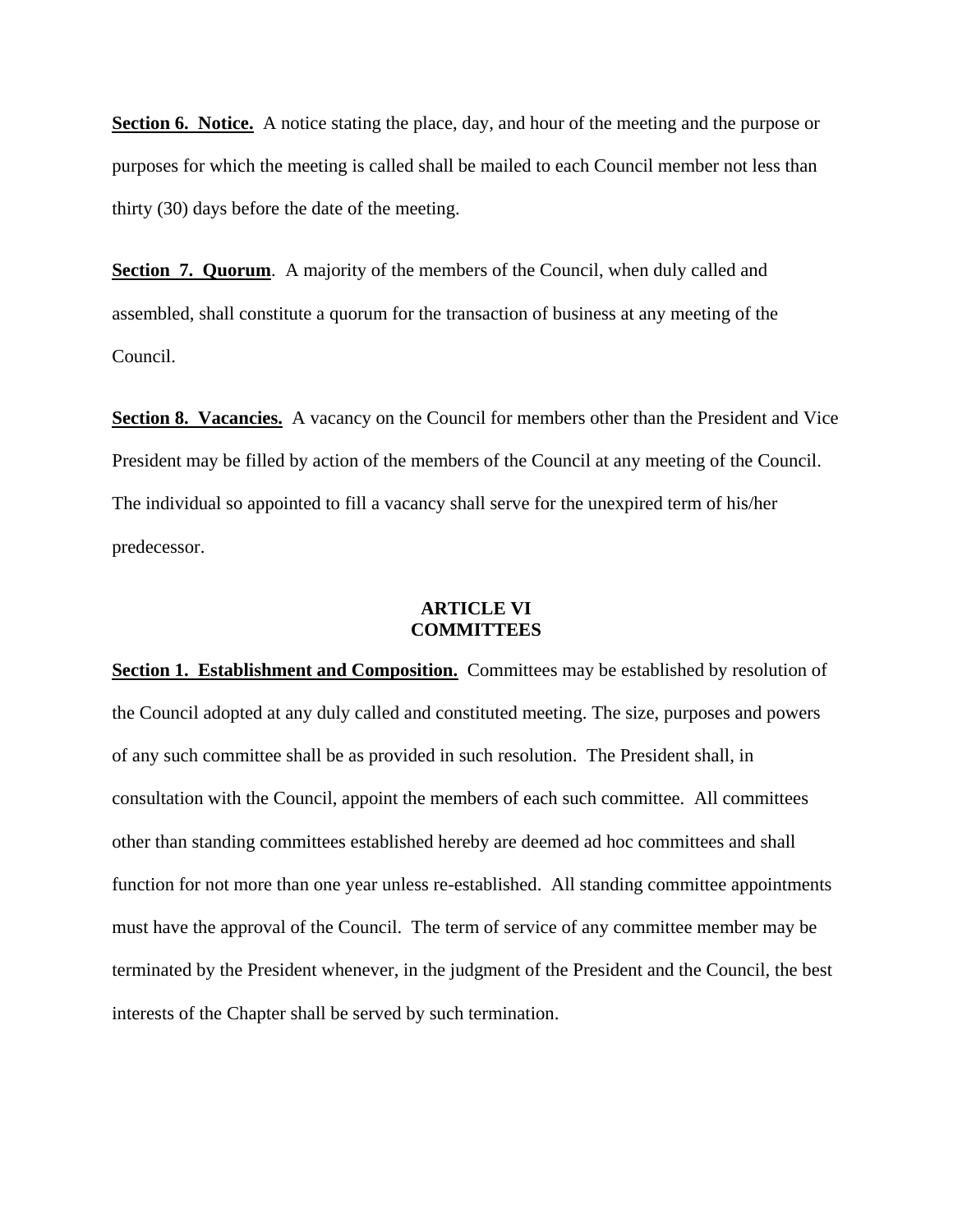**Section 2. Term of Office**. The term of office for the members of all standing committees, with the exception of the Nominating Committee, shall be determined by the Council.

**Section 3. Chairperson.** A chairperson of each committee, with the exception of the Nominating Committee and the Executive Committee, shall be appointed by the President.

**Section 4. Vacancies**. Vacancies in the membership of any committee shall be filled by appointments made by the President. Replacements for vacancies on standing committees shall require the approval of the Council. The individual so appointed to fill a vacancy shall serve for the unexpired term of his/her predecessor.

**Section 5. Reporting.** All committees shall report to the Council.

#### **Section 6. Standing Committee**.

The Standing Committees of the Chapter shall be:

- 1. Executive Committee
- 2. Nominating Committee
- 3. State Government Relations Committee
- 4. Third Party Relations and Quality of Patient Care Committee
- 5. Annual Meeting Program and Education Committee
- 6. Communication and Membership Committee

The Council may establish special or Ad Hoc Committees or task forces to address special subjects of interest to the Chapter. The Chapter President may serve as an ex-officio member of all standing committees except for the Nominating Committee.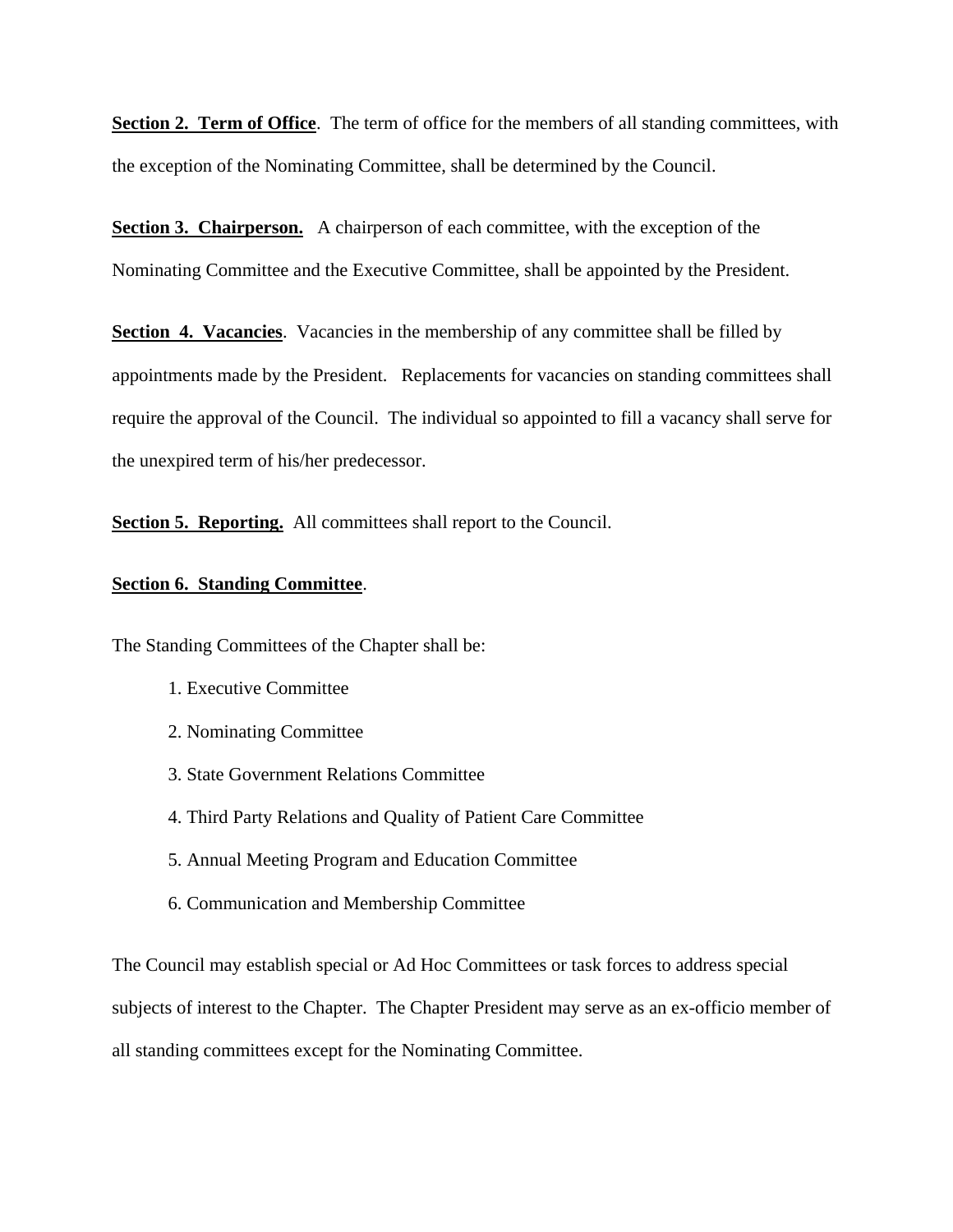#### **Section 8. Nominating Committee**

- a) Committee Composition: The Nominating Committee shall be composed of the two Immediate Past Governors of the State and five (5) other Chapter members as appointed by the President and approved by the Council. Four appointees shall be representatives from Districts other than those in which the Immediate Past Governors reside and the fifth shall be an at-large member. The Chair shall be elected by the Committee members. The Immediate Past Governors shall not be eligible to serve as Chair.
- b) Term of Committee Membership: The term of the Immediate Past Governors shall be for as long as each individual holds office as Immediate Past Governor. The remaining members of the Committee shall serve two year terms on a staggered schedule. No member shall be eligible to serve a second consecutive term on the Committee.
- c) Charge and Function of the Nominating Committee: The Committee shall recommend to the Council at least two (2) nominees for the office of Secretary-Treasurer and for each District Councilor position whose term is due to expire. Nominations for District Councilors shall be restricted to Active members of the Chapter residing or working in the area where the vacancy is to occur. The Committee shall not nominate any of its members to any position on the ballot.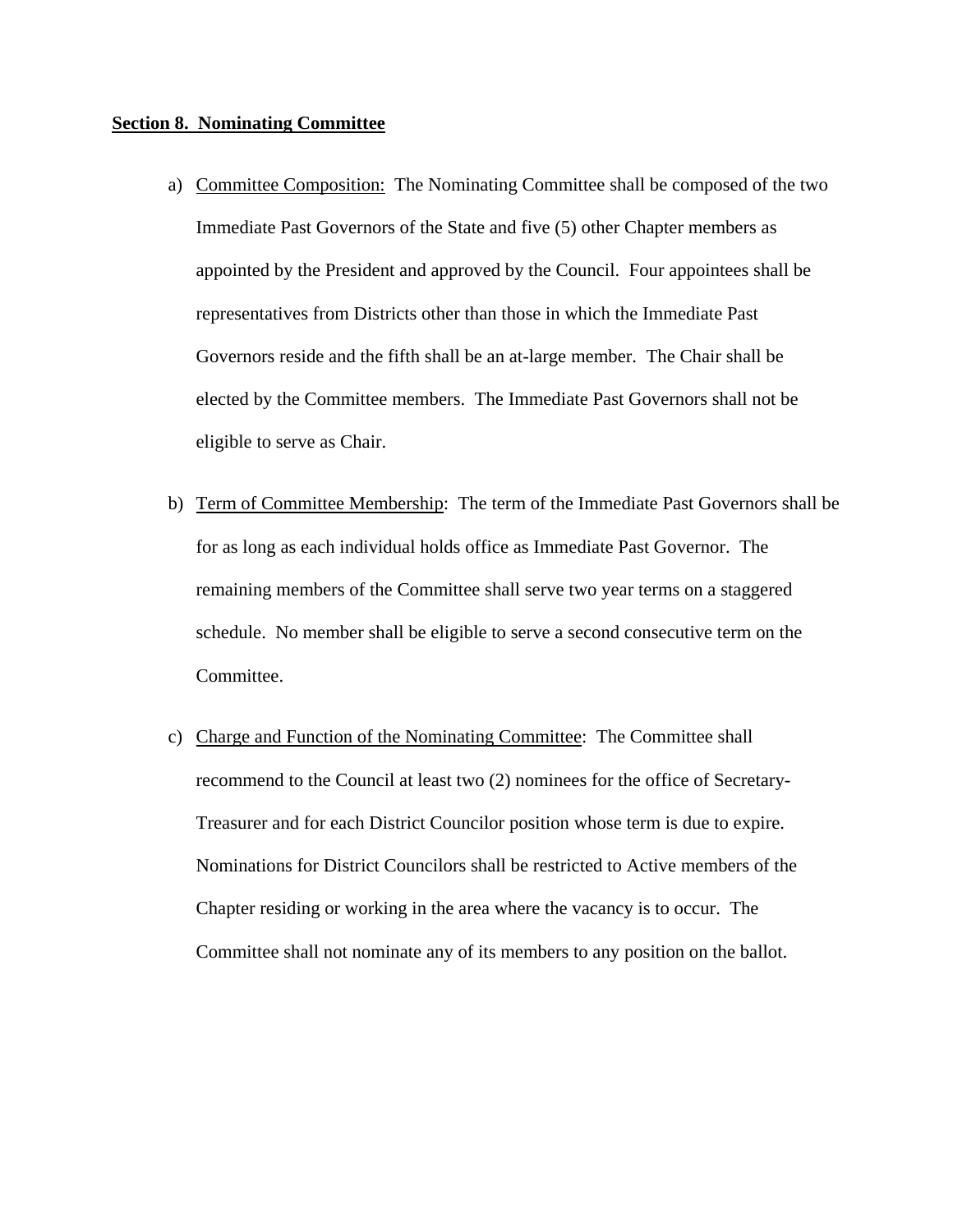The Committee shall report its recommendations for nominees as District Councilors to the Council in sufficient time to enable election by mail ballot before the expiration of the term of the then current Councilor. The Committee shall report its nominee(s) for Secretary-Treasurer to the Council in sufficient time to enable election by mail ballot before the expiration of the term of the current Secretary-Treasurer.

It is recommended that, whenever possible, consideration be given for a balanced representation of sub-specialty interests on this Committee (i.e., Adult Cardiology, Pediatric Cardiology, Cardiovascular Surgery. Private Practice, Academic Practice).

#### **ARTICLE VII VOTING**

All voting for the election of Officers and Councilors shall be by mail ballot except in providing for filling unscheduled vacancies. The results of the voting shall be reported to the Council and to the membership at the Annual Meeting. Mail ballots shall be distributed by the Secretary-Treasurer to all voting members at least sixty (60) days prior to the Annual Meeting and returned to the Secretary-Treasurer and Council for tabulation at least thirty (30) days prior to the Annual Meeting. The candidate receiving a plurality of votes for each office shall be declared elected.

#### **ARTICLE VIII MEETINGS**

**Section 1. Annual Business Meeting.** The Chapter shall hold an annual business meeting, open to all members and invited guests, at a time and place designated by the Council. The purpose of the meeting shall be to transact any business that may come before the Chapter.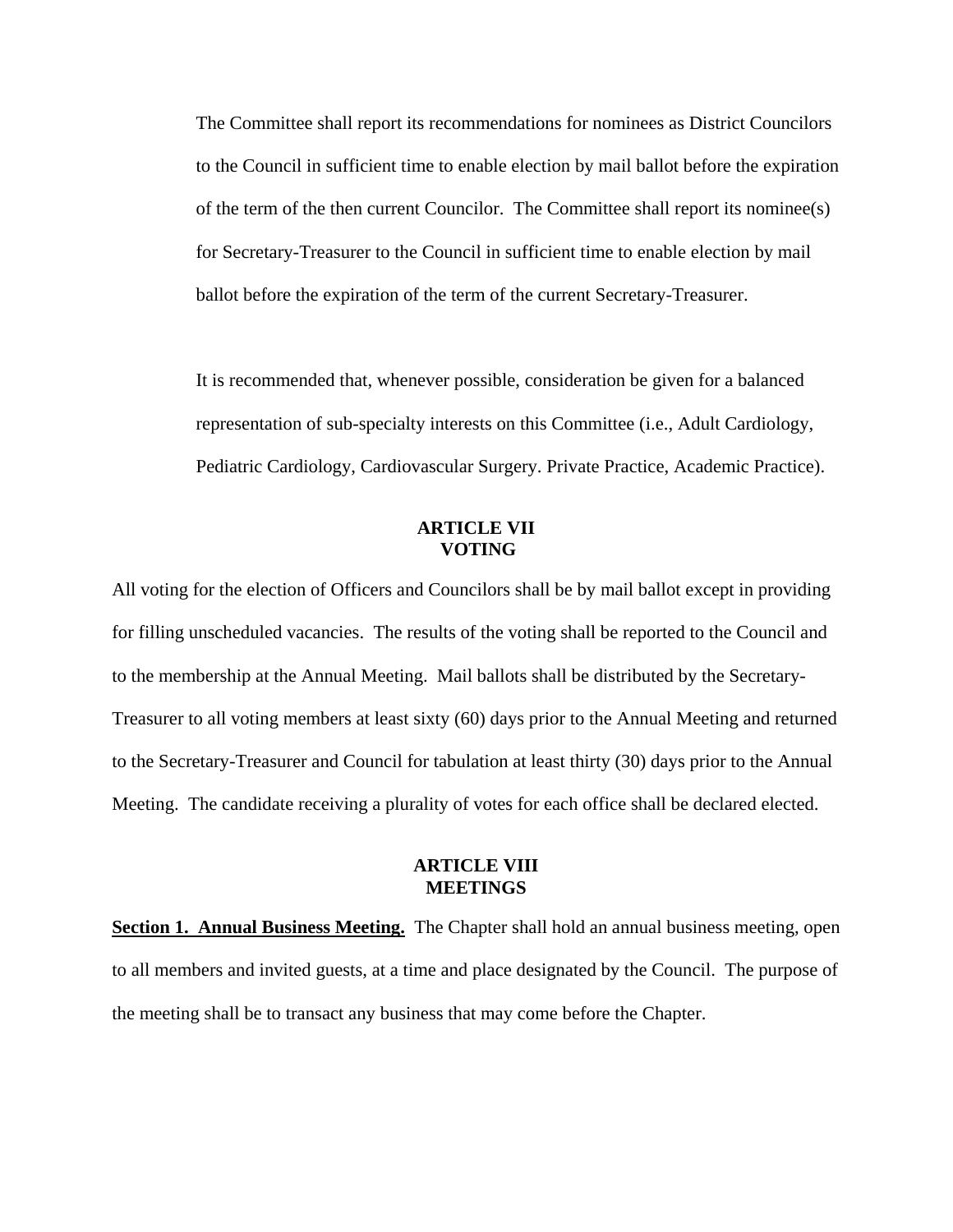**Section 2. Special Meetings.** Special meetings of the membership may be called by the President after consultation with the Council or upon written request of not less than twenty percent (20%) of the membership.

**Section 3. Notice of Meetings.** A notice stating the place, day, and hour of each membership meeting shall be mailed to each member of the Chapter not less than thirty (30) days before the date of the meeting.

### **ARTICLE IX DUES AND ASSESSMENTS**

Annual dues and assessments shall be set by the Council and approved by the American College of Cardiology prior to implementation. The American College of Cardiology shall be responsible for billing all ACC members in Rhode Island for Chapter dues. Upon receipt of the dues payment, the American College of Cardiology shall promptly remit such payments to the Chapter Secretary-Treasurer. Active members, with the exception of Distinguished Fellows and Honorary Fellows, shall be deemed as dues-paying members. Dues shall be waived for Emeritus members and Affiliate-in-Training members.

Affiliate Members who are not members of the ACC shall be billed for dues and assessments by the Chapter at amounts set by the Chapter at its annual business meeting.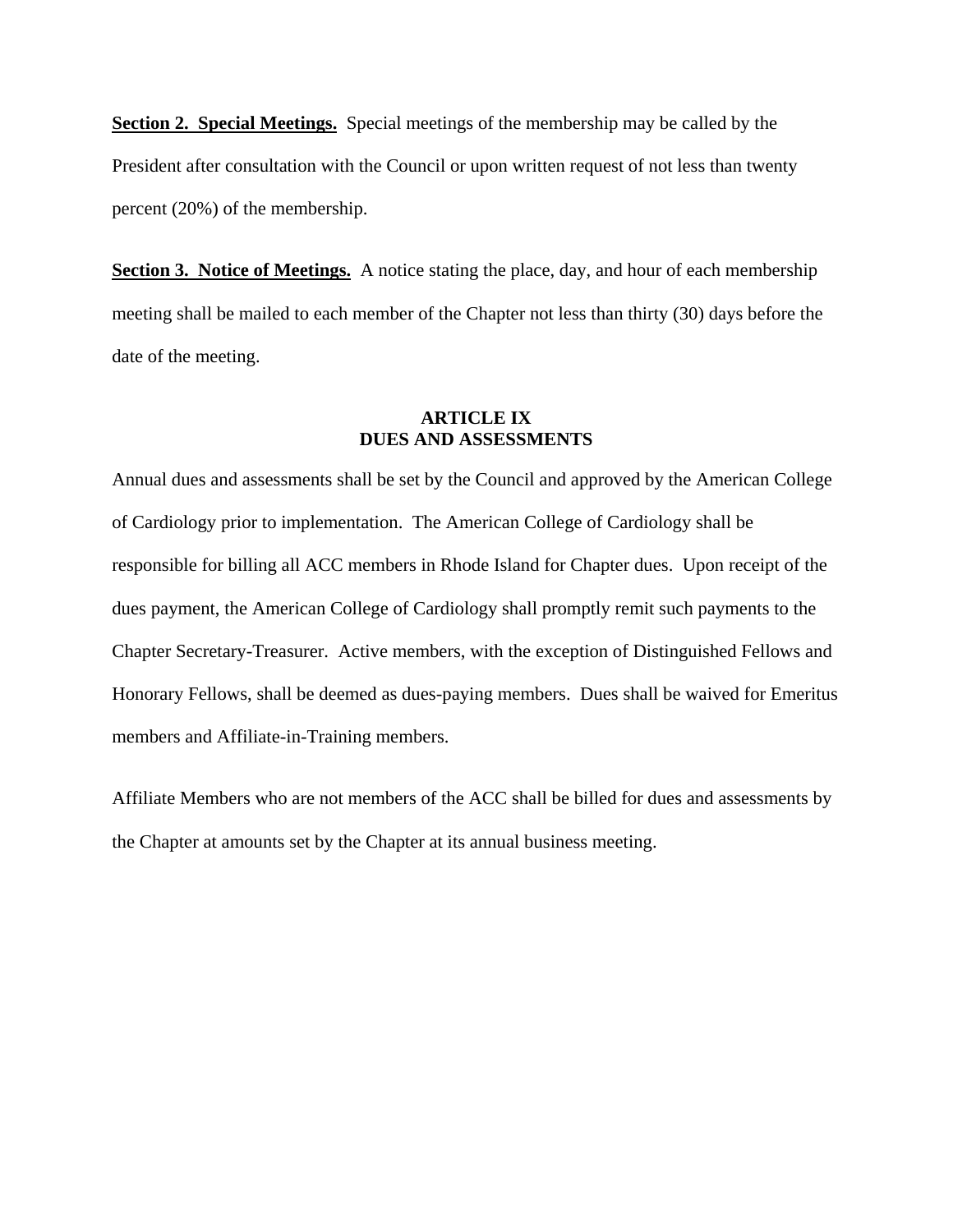## **ARTICLE X REPORTING**

The Chapter shall submit to the American College of Cardiology an annual report which includes: 1) a statement of income and expenses signed by a duly authorized Chapter officer (usually the Secretary-Treasurer); b) a copy of Internal Revenue Service Form 990 and other required IRS forms submitted by the Chapter; and c) a summary of Chapter activities for the previous 12 month period and plans for the coming year.

# **ARTICLE XI CHAPTER AND NATIONAL RELATIONS**

Neither the Chapter nor any of its Officers, or members, is authorized to represent or in any way bind the American College of cardiology, unless authorized to do so by the College President, nor will any o them in any way hold themselves out to be authorized to do so without specific authorization of the College President. The College shall inform the Chapter of all policy and position statements in order for Chapter statements to be consistent with those of the College, and major new policy statements by the Chapter shall be developed in consultation with College leadership. The relationship between the Chapter and the governing bodies of the American College of Cardiology is defined in the American College of Cardiology Constitution and Bylaws. Article XI of the Constitution states that: 1) Chapters may be organized under guidelines established by the ACC Board of Trustees for the purpose of furthering the objectives of the College; 2) Articles or Certificate of Incorporation and Bylaws of each Chapter must be approved by the Board of Trustees of the college; and 3) After incorporation, no Chapter shall amend, restate, or otherwise change the provisions of the Articles of Incorporation, Bylaws or other governing documents without the approval of the ACC Board of Trustees.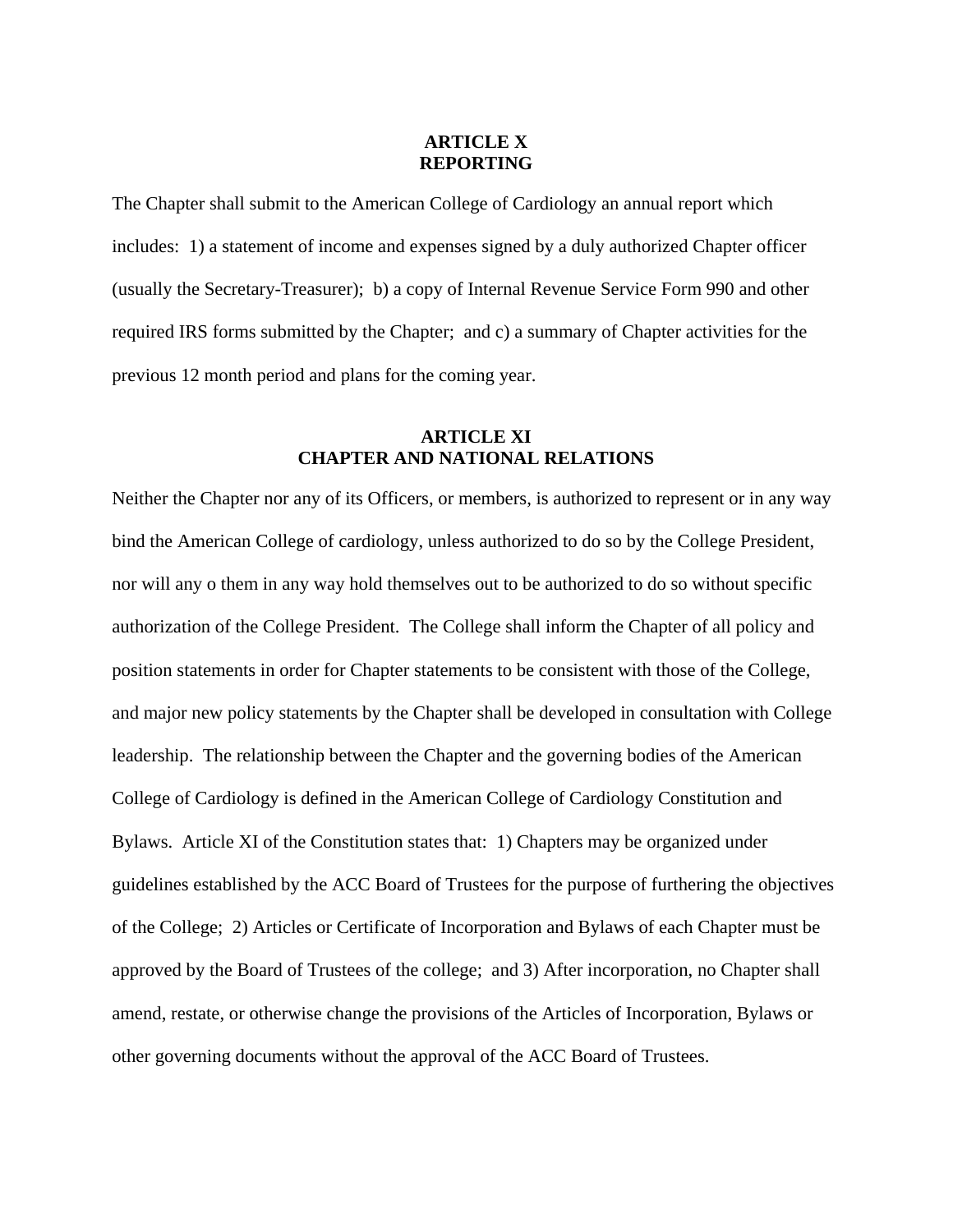The American College of Cardiology may terminate Chapter status for any Chapter if the ACC Board of Trustees finds that the Chapter has engaged in activities detrimental to the best interests of the College. The Chapter shall be afforded an opportunity to be hear pursuant to such reasonable procedures as the ACC board of Trustees shall provide.

## **ARTICLE XII INDEMNIFICATION**

To the full extent permitted by law, the Chapter may indemnify any and all of its Officers, Council members, committee members and Chapter Staff for certain expenses and other amounts paid in connection with legal proceedings in which any such person becomes involved by reason of serving in any such capacity with or for the Chapter. The Chapter may purchase and maintain insurance on behalf of any or all Officers, Council members, committee members and Chapter staff against any liability asserted against any such person, and incurred in any such capacity, whether or not the Chapter would have the power to indemnify them against such liability under the provisions of this article.

## **ARTICLE XIII ETHICS**

Members of the Chapter are expected to exhibit high ethical and moral standards. The Bylaws of the American College of Cardiology provide a mechanism for addressing matters related to the ethical conduct of all members of the College.